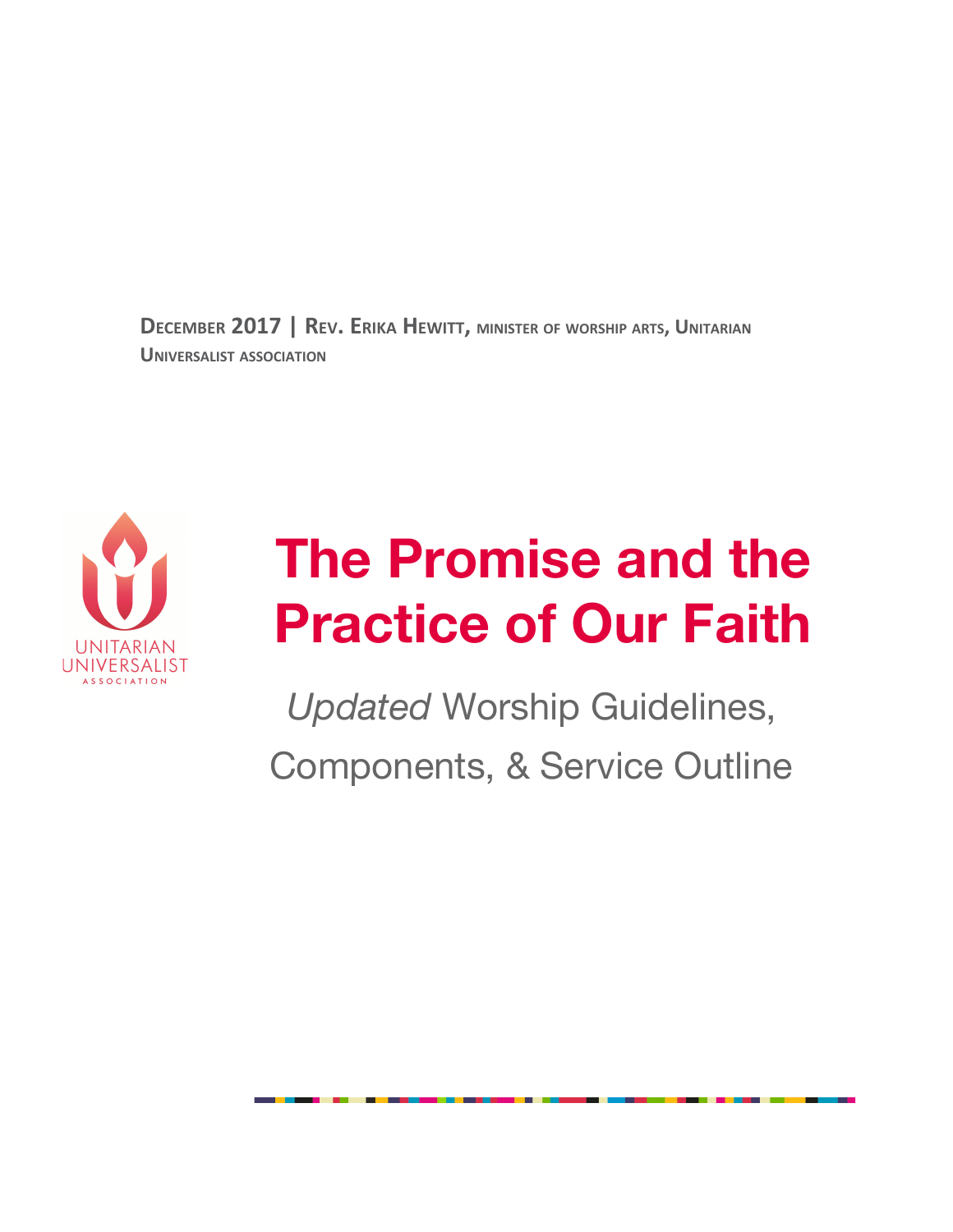# **What is 'The Promise & the Practice'?**

It's a turning moment; a choice to listen deeply to the stories in our movement that have not been heard, and taken to heart, by all Unitarian Universalists. It's a lamenting of what our Unitarian Universalist tradition and congregations have lost by being unable – or unwilling – to center people of color (or even, at times, to merely include them). The Promise and the Practice is a celebration of our shared commitment to live into a new chapter in the story of our UU faith.

# **How is The Promise and the Practice Sunday different than the White Supremacy Teach-Ins?**

Both events seek to draw attention to the presence and patterns of white supremacy in our UU congregations and systems. Both events also ask UUs to halt those patterns – individual as well as collective – as we build a new way together.

What's different about The Promise and the Practice is its intention of creating a soul-deep space of feeling and experiencing the power of this moment in our UU story. These worship materials center the voices and stories of black UUs, so your entire worship service calls upon the lived experience of black religious professional as sacred text. This service invites white UUs to bear witness to that pain as a place of connection, recognizing all that's been lost in our tradition.

Because The Promise and the Practice is an intentional centering of black voices – and in a departure from traditional "asks" – we highly encourage white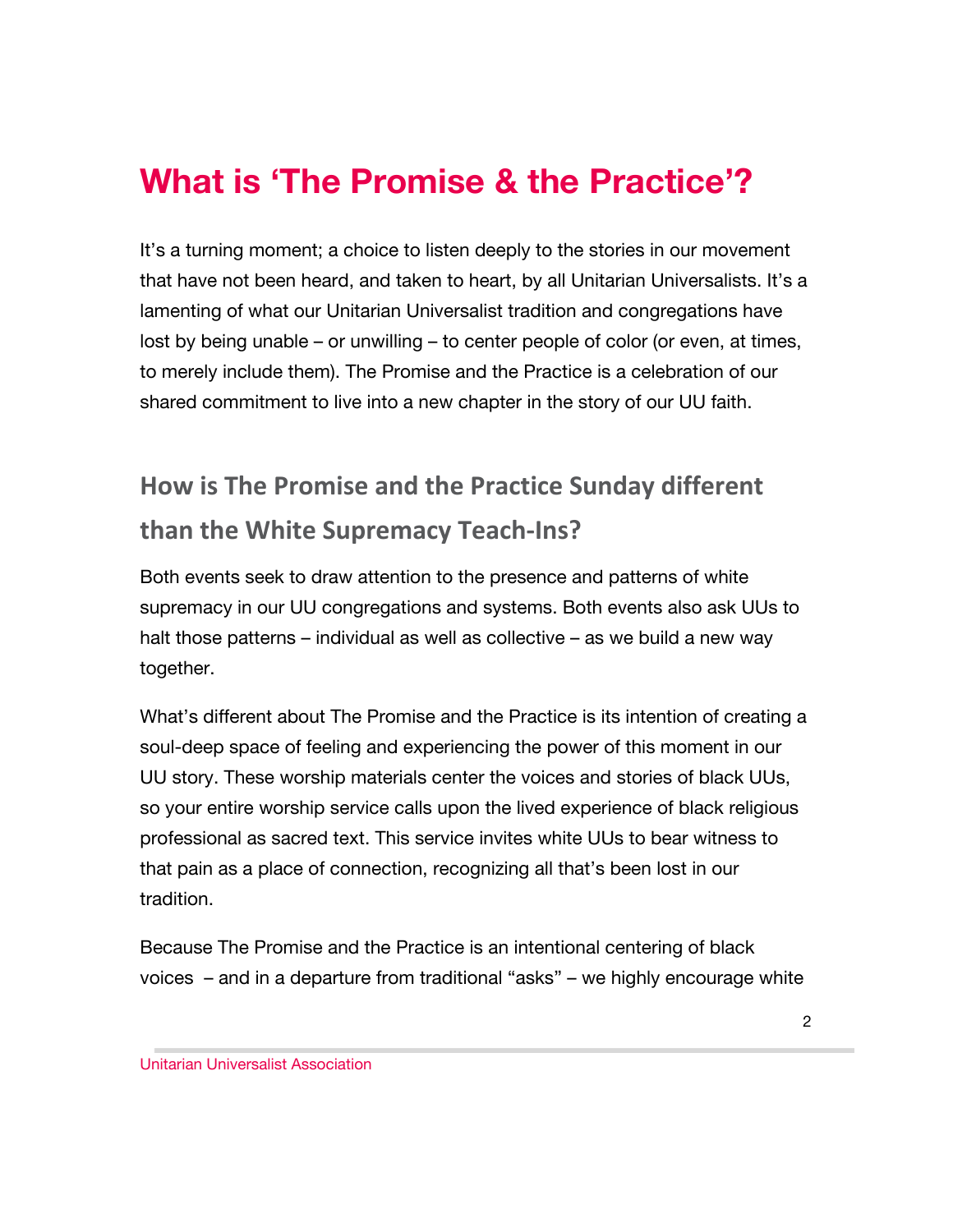clergy, preachers, and other worship leaders to decenter their own voices and identity by **not writing sermons, homilies, or other significant worship material for this Sunday.**

To reinforce the feeling, heart-centered nature of The Promise and The Practice as an opportunity for atonement and re-creation – which is both complex and sacred work – these worship materials include a ritual (or, if you like, an embodied, participatory moment of healing) as a symbolic "turning" from past to future.

Finally, we ask that The Promise and The Practice be grounded in the opportunity for every Unitarian Universalist congregation to align its finances with our theology, and to pledge at least \$10 per member to this campaign. All gifts are needed, and every gift is appreciated. If your congregation is able to reach the threshold of \$10 per member, Black Lives of UU (BLUU) will [receive](https://www.uua.org/giving/areas-support/funds/promise-and-practice/message-susan-frederick-gray) a dollar for dollar match for your [contribution.](https://www.uua.org/giving/areas-support/funds/promise-and-practice/message-susan-frederick-gray) Together, we're striving to fulfill this \$1 million match opportunity.

# **"We Will Story Our Own Lives"**

The worship components in this packet were created specifically for The Promise and the Practice Sunday by black religious professionals who were compensated for their time, wisdom, and skills. Through dialogue and covenant, they chose to "story" their own lives – that is, to draw from their lived experience and make of it a text to be absorbed by UUs of all races and ethnicities. We're grateful for the courage and vision offered by these writers:

- Viola [Abbitt](https://www.uua.org/offices/people/viola-vee-abbitt)
- Rev. Carol [Thomas](https://www.uua.org/offices/people/carol-cissel) Cissel
- [DeReau](http://www.uua.org/directory/people/dereau-k-farrar) Farrar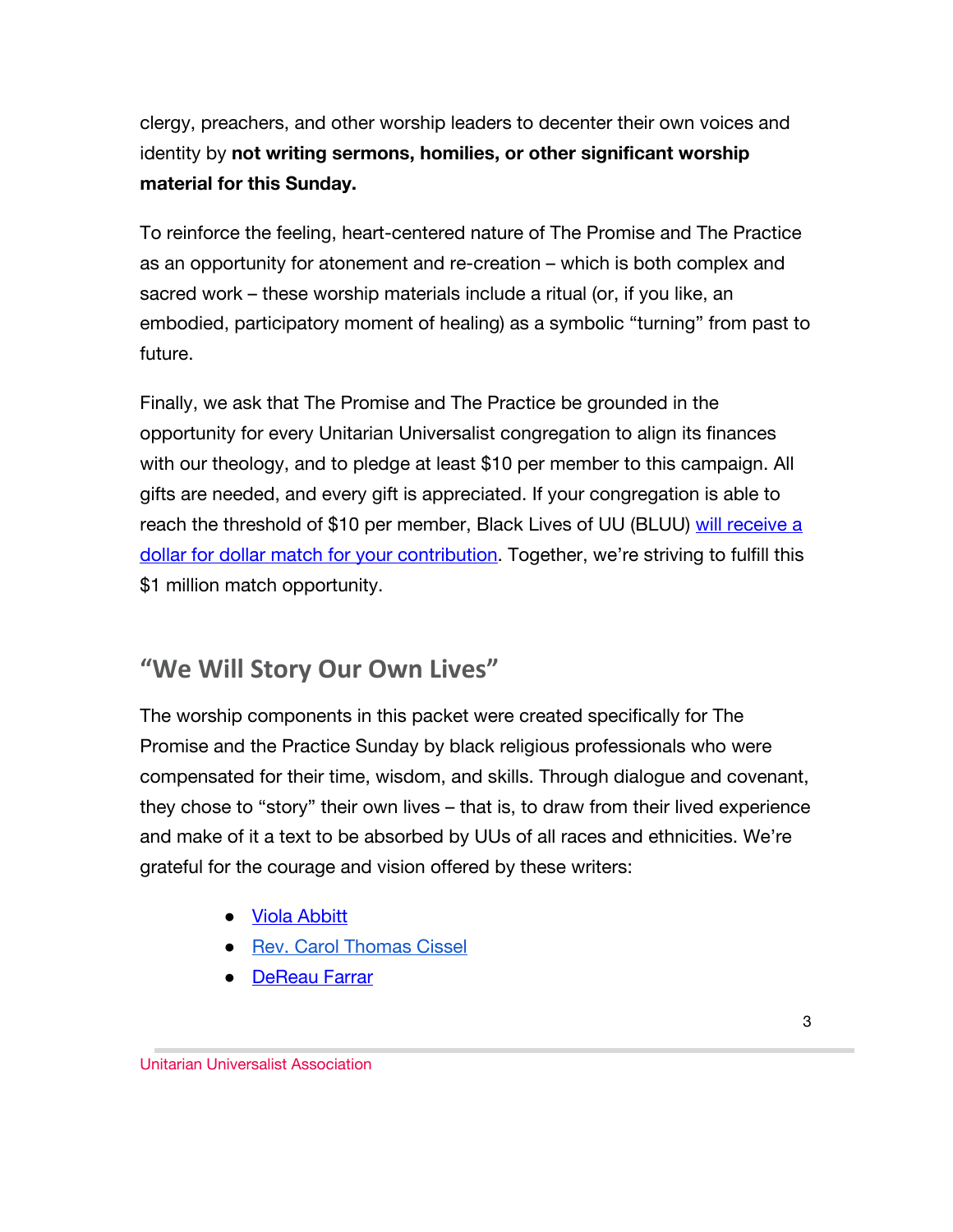- Adrian [Graham](https://www.uua.org/offices/people/adrian-l-h-graham)
- Rev. [Kimberly](https://www.uua.org/offices/people/kimberly-quinn-johnson) Quinn Johnson
- Rayla Baldwin [Mattson](https://www.uua.org/offices/people/rayla-d-baldwin-mattson)
- Rev. Rebekah Savage (formerly [Montgomery](https://www.uua.org/offices/people/rebekah-montgomery))
- Erica [Shadowsong](https://www.uua.org/offices/people/erica-shadowsong)
- [Connie](https://www.uua.org/offices/people/connie-simon) Simon

In addition to those worship resources, religious educator Jae [Pema-la](https://www.uua.org/offices/people/jae-pema-la-scott) Scott created one-time religious exploration curricula for two age groups:

- 1. [Mending](https://www.uua.org/worship/words/curriculum/mending-broken-chalice-k-5) the Broken Chalice (for K-5)
- 2. [Beginning](https://www.uua.org/worship/words/curriculum/beginning-anew-youth) Anew (for Youth)

# **Suggested Newsletter/Website Blurb**

If you're wondering how to present The Promise and the Practice to your worshiping community in advance, these may be helpful:

- What would it be like if our UU worship service centered entirely around the voices and the experiences of black Unitarian Universalists? What truths might we hear, however difficult? What might we learn? How might these black UU leaders teach us to be better allies, better siblings in faith, and even better citizens in our community?
- In our commitment to *dismantling white supremacy as a system/being anti-racist/diversity/embracing the presence and leadership of people of color* (use the language most appropriate for your setting), white Unitarian Universalists are still learning to decentering our whiteness so that people of color are brought from the margins to the center. Join us as we practice that work, and promise a new way of being together.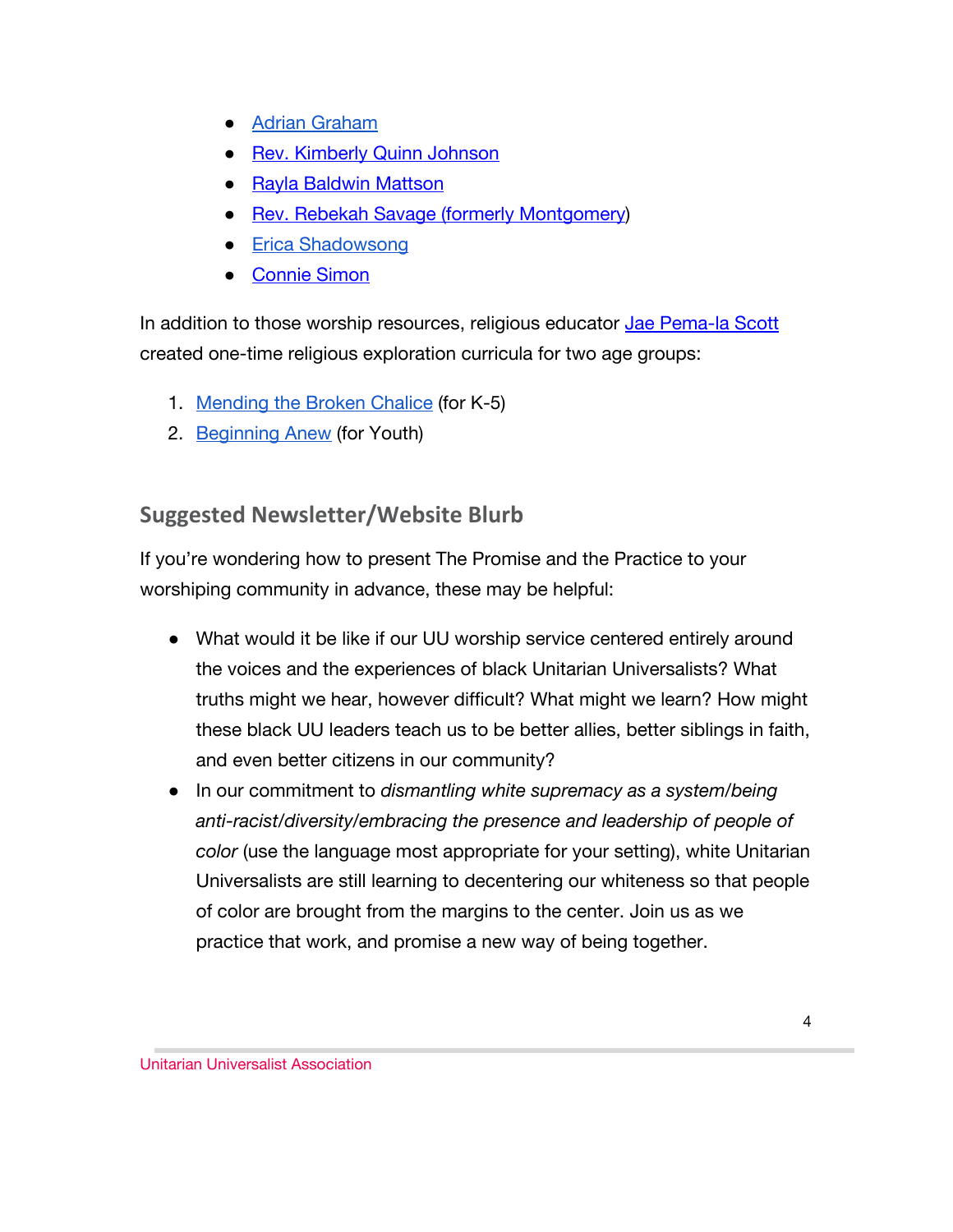# **Worship Outline & Content**

## **Worship Notes**

More and more Unitarian Universalist congregations are making an effort to indicate, in the weekly order of service, which authors and composers are people of color (POC). **Every writer and musician in this packet is a person of color**. Depending on how you utilize the following musical suggestions, it's possible to create an order of service that draws entirely from POC.

When it comes to weaving your worship service together, be creative with these materials! Note that the worship components below are presented in an order that reflects the intent and spirit of The Promise and the Practice: to shift away from analysis into deep-hearted listening; to inspire all UUs to co-create a new way forward for our faith; and to demonstrate significant financial support for BLUU.

Rather than trying to use every worship component suggested here, read through these materials and choose those that will most strike a chord in your congregation's worship life. For example:

- Instead of choosing one reading and one homily, you might use all three readings as the text for your service
- If you choose to utilize the ritual, you might omit the litany &/or the lamentation
- If you want to create a more embodied service, you might omit the homily in favor of a longer ritual, more music, and even part of Jae Scott's "Mending the Broken Chalice" curriculum.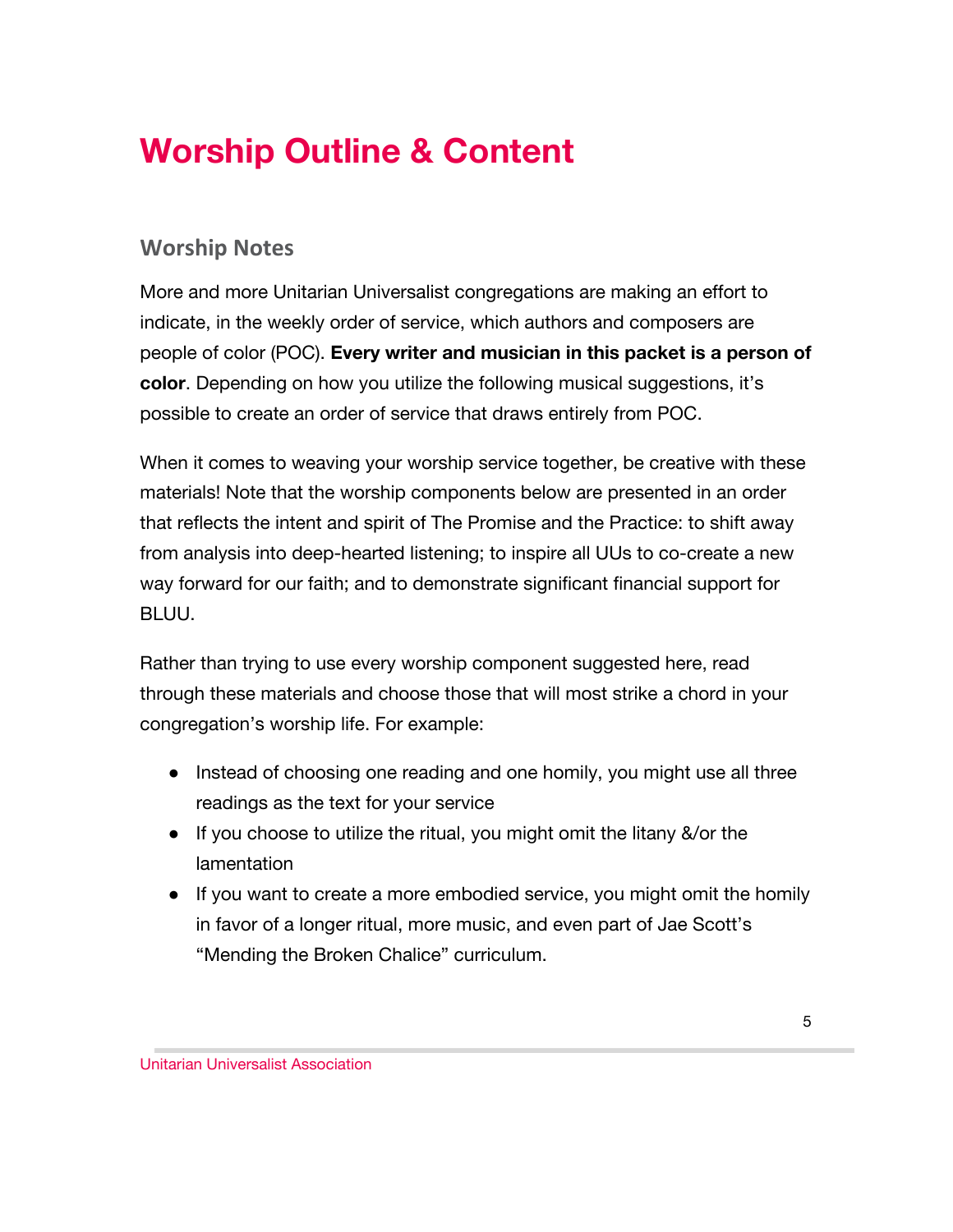# **Suggested Music**

These musical pieces have been curated by Amanda M.Thomas, Director of Music at Second Unitarian Church of Chicago, and Dr. Glen Thomas Rideout, Director of Worship and Music at First Unitarian Universalist Church of Ann Arbor:

- **Hymns:**
- 1. #1007, "There's There's a River Flowin' in My Soul" (composer Rose Sanders, who has gone by Faya Rose Touré since 2003, was the female African-American judge in Alabama)
- 2. #1040, "Hush"
- 3. #153, "Oh, I Woke Up This Morning"
- 4. #1008, "When Our Heart Is in a Holy Place" (for the text: when we hear our voices in each other's words, then our heart is in a holy place)
- 5. #95, "There Is More Love Somewhere." (Dr. Rideout has also written a [reflection](https://www.uua.org/worship/words/reflection/there-more-love-somewhere) about this hymn.)

#### ● **Choir pieces:**

- 1. "The Storm is Passing Over" by Charles Albert Tindley
- 2. "The Gift to Be Free," arr. Dilworth (Dilworth is a POC)
- 3. "Stand by Me" Tindley, arr. Hogan (Tindley & Hogan are POC)
- 4. "Order My Steps" by Glenn Burleigh; "I Don't Feel No [Ways](https://www.youtube.com/watch?v=_Cw75v2uqts) Tired" by James Cleveland (Rev. Cleveland is POC; excerpt: *"I don't feel no ways tired/I've come too far from where I started from/Nobody told me that the road would be easy/I don't believe He brought me this far to leave me."*)
- **● Choir pieces with a significant solo:**
- 1. ["Glory"](https://www.youtube.com/watch?v=vuRjsasKNZY) (from "Selma") by John Legend
- 2. "Make [Them](https://www.youtube.com/watch?v=YFRSoqjdXEg) Hear You" (from "Ragtime," about police brutality against brown folks) by Lynn Ahrens and Stephen Flaherty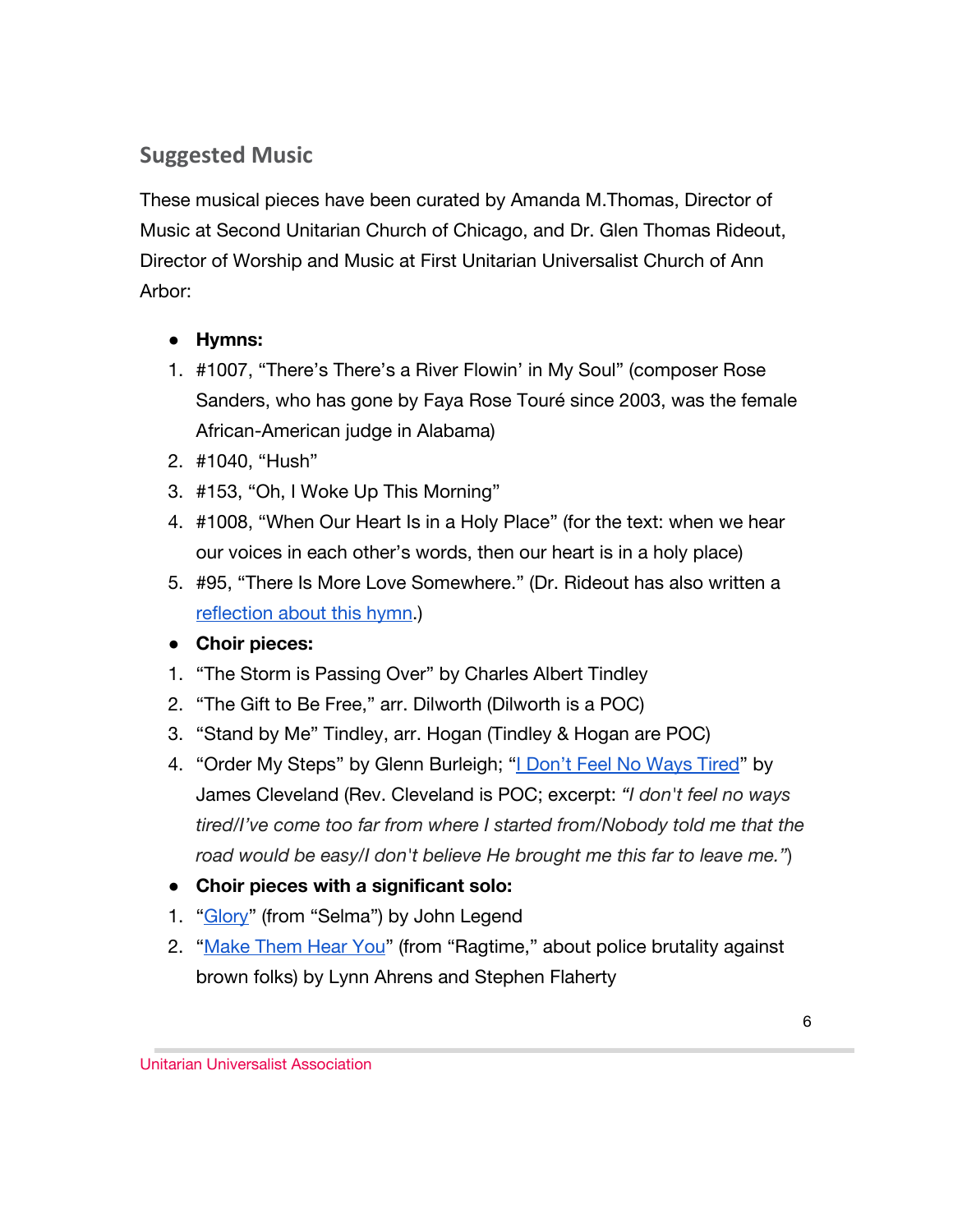- 3. "I [Believe](https://www.youtube.com/watch?v=Qfeb7dlChmE)" by Mark A. Miller (Excerpt: *I believe in the sun even when it's not shining… I believe in God, even when God is silent*)
- 4. "I've Been in the [Storm](https://www.youtube.com/watch?v=gpghK5sHofw) So Long," arranged by Jeffrery L. Ames (Ames is a person of color)
- **● Pieces for Prelude, Offertory, Postlude:** "A Child is Born" by Thad Jones; any Rag by Scott Joplin

### **Suggested Words to Include in the Welcome**

When you welcome people to worship, you might include any of the following:

- "Our worship service this morning is uniquely prophetic: it calls to us who identify as white to listen, humbly and perhaps with some discomfort, to the lived reality of black Unitarian Universalists in our midst. This discomfort is both a gesture of hospitality to voices that have not been heard enough, and a sign that we're growing in the right direction."
- "If you're joining us today as a guest, know that you are witnessing this Unitarian Universalist congregation doing sacred work: collectively, we will wrestle with what it means to be a majority-white faith whose anti-racist intentions have not always been borne out. We invite you to witness this moment of transparency and vision, and to join us on future Sundays for a more traditional worship service."
- "We who are Unitarian Universalists often choose to make ourselves uncomfortable in the service of our meaning-making. We recognize our discomfort as evidence that we're growing. Today, if you feel discomfort arise within you – especially if you're white – we invite you to practice being curious, and to allow your discomfort to lead you to new learning."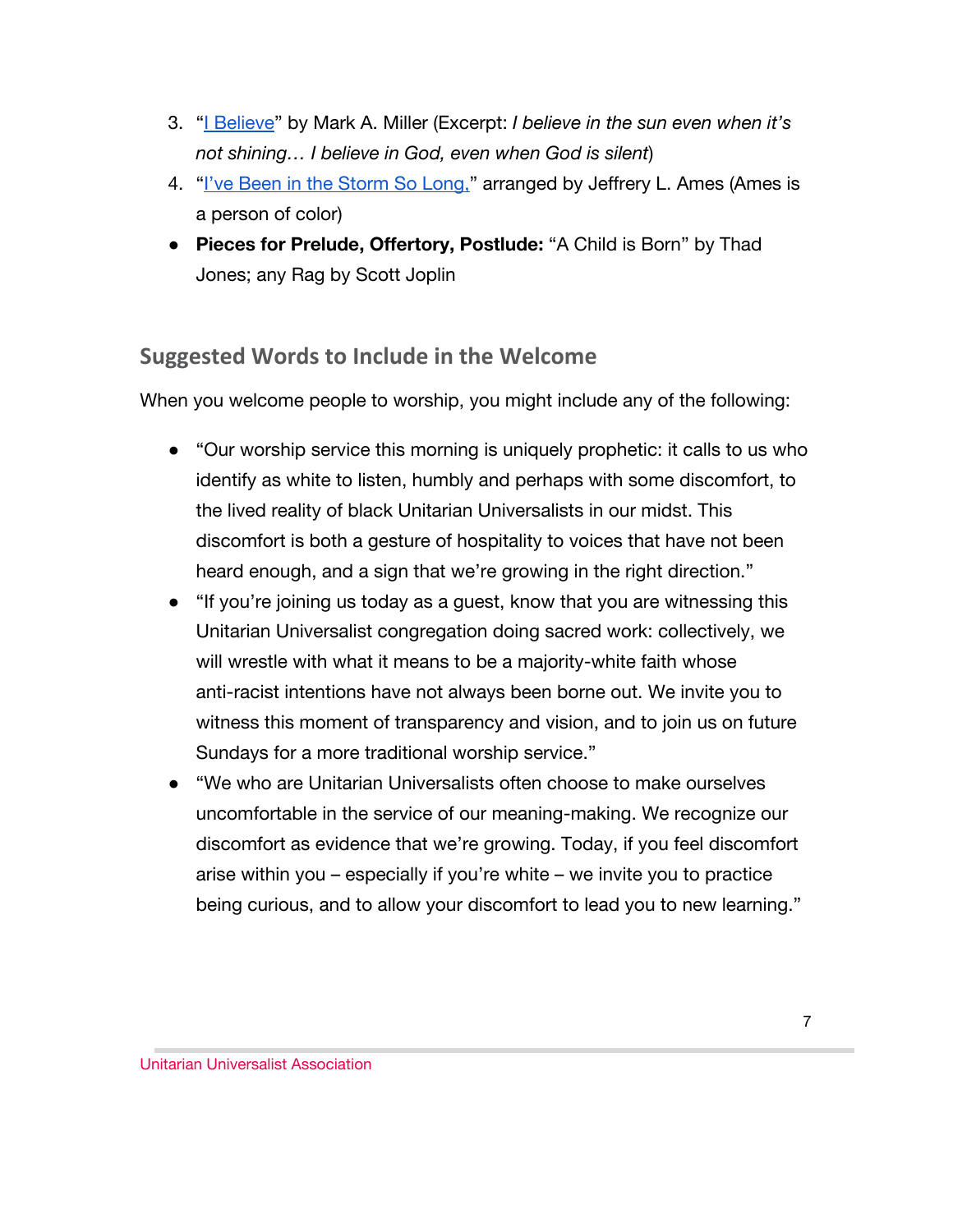# **Call to Worship**

• In her call to [worship,](https://www.uua.org/worship/words/invocation/promise-and-practice-call-worship) Viola Abbitt reminds us that "we are here today because we are mindful of [our] past, and because we have hope for the future."

# **Chalice Lighting**

- Rev. Rebekah Savage's chalice [lighting](https://www.uua.org/worship/words/chalice-lighting/promise-and-practice-chalice-lighting-1) names us as "a beloved people united in love and thirsting for restorative justice."
- The chalice [lighting](https://www.uua.org/worship/words/chalice-lighting/promise-and-practice-chalice-lighting-2) written by Adrian Graham concludes by asking, "What does your heart know while beholding this holy fire?"

## **Story for All Ages**

Educator Erica Shadowsong explored her own cultural background to provide a [story](https://www.uua.org/worship/words/time-all-ages/promise-and-practice-story-all-ages) for all ages, available in both abridged and extended versions.

As an alternate Time for All Ages, educator Jae Scott and Rev. Erika Hewitt created a playful [teaching](https://www.uua.org/worship/words/time-all-ages/promise-and-practice-repairing-our-mistakes-love-time-all-ages) moment using the Japanese art form of *kintsugi*.

#### **Reading**

These personal reflections, each about five minutes long, are offered from the perspective of black Unitarian Universalists who have struggled to find belonging in our movement — or who have been disappointed and hurt by our UU people of faith.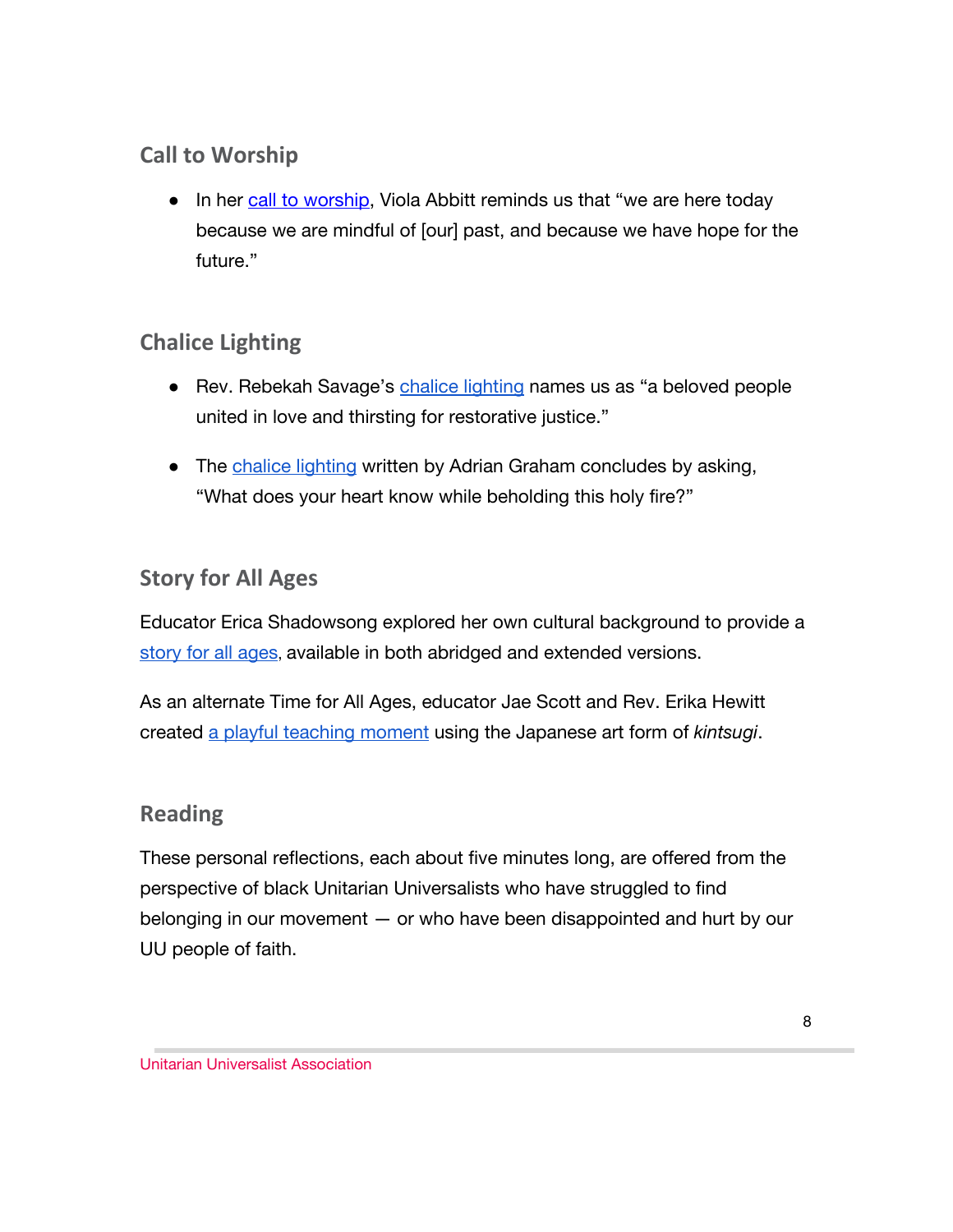- Connie Simon reflects on the fact that "when I look around on Sunday morning, I don't see many people who look like me. In most of the congregations I visit, I don't see anybody who looks like me. So I guess I shouldn't be surprised that I don't hear voices of [people](https://www.uua.org/worship/words/reading/promise-and-practice-missing-voices-reading) who share my [experience.](https://www.uua.org/worship/words/reading/promise-and-practice-missing-voices-reading) But it still hurts."
- Rev. Carol Thomas Cissel reminds us that words [matter](https://www.uua.org/worship/words/reading/promise-and-practice-words-matter-reading) and that when congregations fail to embody their claims to be diverse and welcoming, it's a hurtful experience for people of color.
- Rev. Kimberly Johnson describes what ["Black](https://www.uua.org/worship/words/reading/promise-and-practice-joy-unspeakable-reading) joy" means to her, and challenges Unitarian Universalism and Unitarian Universalists to claim Joy.

### **Pastoral Prayer**

For what might we pray, at such a moment as this?

- Connie Simon [invites](https://www.uua.org/worship/words/prayer/promise-and-practice-pastoral-prayer-1) us to pray "for the courage not only to speak up, but also to listen, even when the words are hard to hear."
- "Let us have the [wisdom,](https://www.uua.org/worship/words/prayer/promise-and-practice-pastoral-prayer-2)" prays Viola Abbitt, "to lovingly have the conversations we need to have with each other, that we must have with each other, in order to growth this faith in radical love and inclusion."

#### **Homily**

At their core, the homilies here – each between ten and fifteen minutes – demonstrate vulnerable, bold truth-telling from the perspective of black leaders in our Unitarian Universalist movement.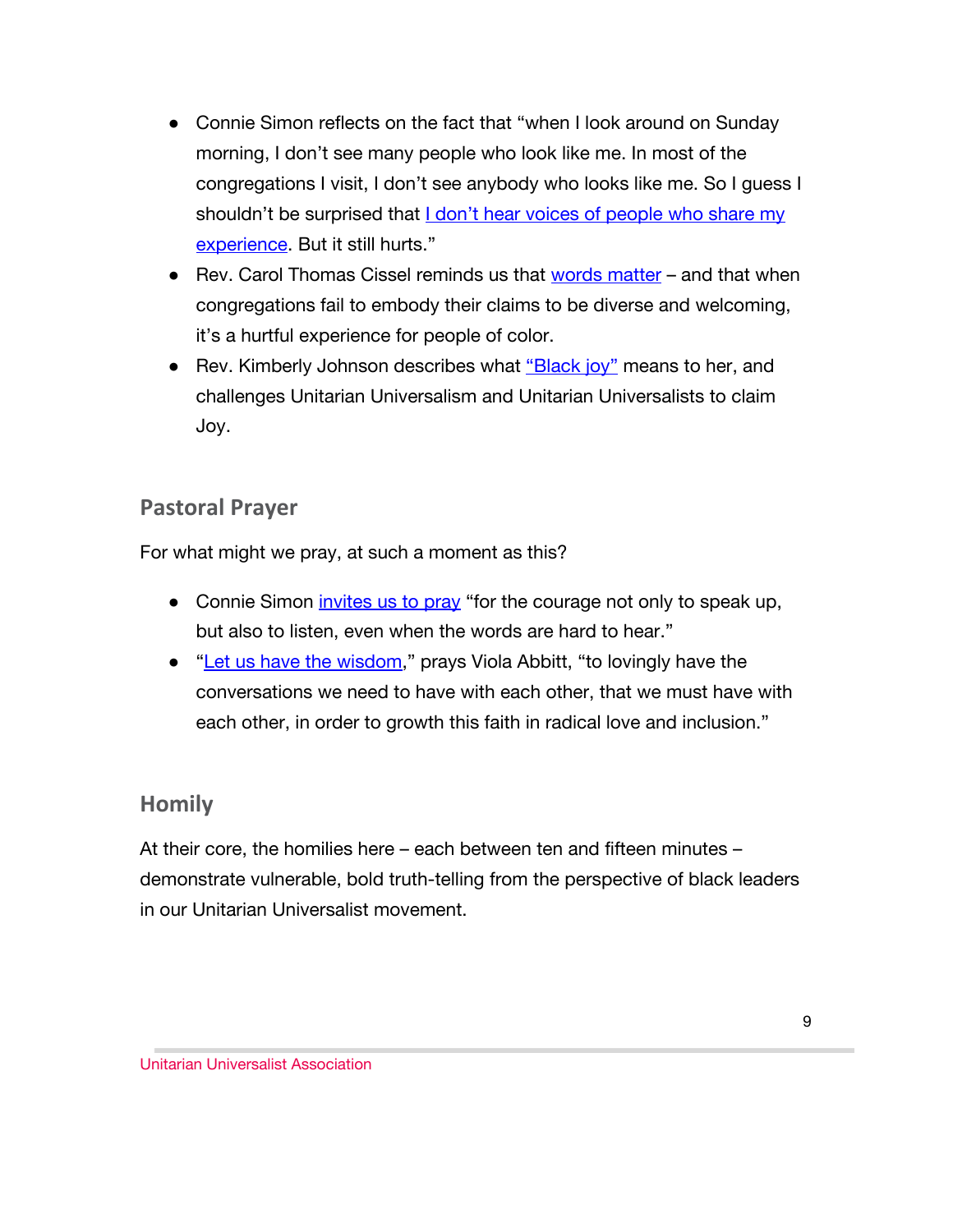- Rayla Baldwin Mattson [courageously](https://www.uua.org/worship/words/homily/promise-and-practice-tired-being-silent-reflection) invites white UUs to listen to her painful reality of remaining silent in unwelcoming UU space.
- Rev. Rebekah Savage (formerly Montgomery) reflects on a formative experience from her young adult years, as a person of color witnessing a stumbling moment in our UU past, and why our [collective](https://www.uua.org/worship/words/homily/promise-and-practice-healing-not-done-reflection) healing is not [done](https://www.uua.org/worship/words/homily/promise-and-practice-healing-not-done-reflection).
- DeReau Farrar uses economic privilege as a springboard for his conviction that those with an excess of privilege must [denounce](https://www.uua.org/worship/words/homily/promise-and-practice-parable-privilege-reflection) their [privilege,](https://www.uua.org/worship/words/homily/promise-and-practice-parable-privilege-reflection) and give it to those with none.

### **Litany & Lamentation**

Without recognition of the wounds in our UU past, it's not possible to engage in healing. These resources are another way to lift up the tender work of finding one another in the midst of our often-clumsy efforts to be a united people of faith.

- In Viola Abbitt's litany "The [Promise](https://www.uua.org/worship/words/litany/promise-and-practice-litany-promise-binds) That Binds," the congregation is invited to remember that "we are a covenantal people, and the promise of our faith, which was enough to bring us together, should have been enough to bind us together in love."
- In [Lamentation](https://www.uua.org/worship/words/responsive-reading/promise-and-practice-lamentation-two-voices) for Two Voices, Rev. Erika Hewitt and Rev. Rebekah Savage create a dialogue between white voices and voices of color, based on the writing of Michael Eric Dyson.

#### **Ritual**

This ritual by Rev. Carol [Thomas](https://www.uua.org/worship/words/ritual/promise-and-practice-ritual-lamentation) Cissel is a beginning, a starting point, a first step taken towards each other. In bringing it to life, you'll blend words, music,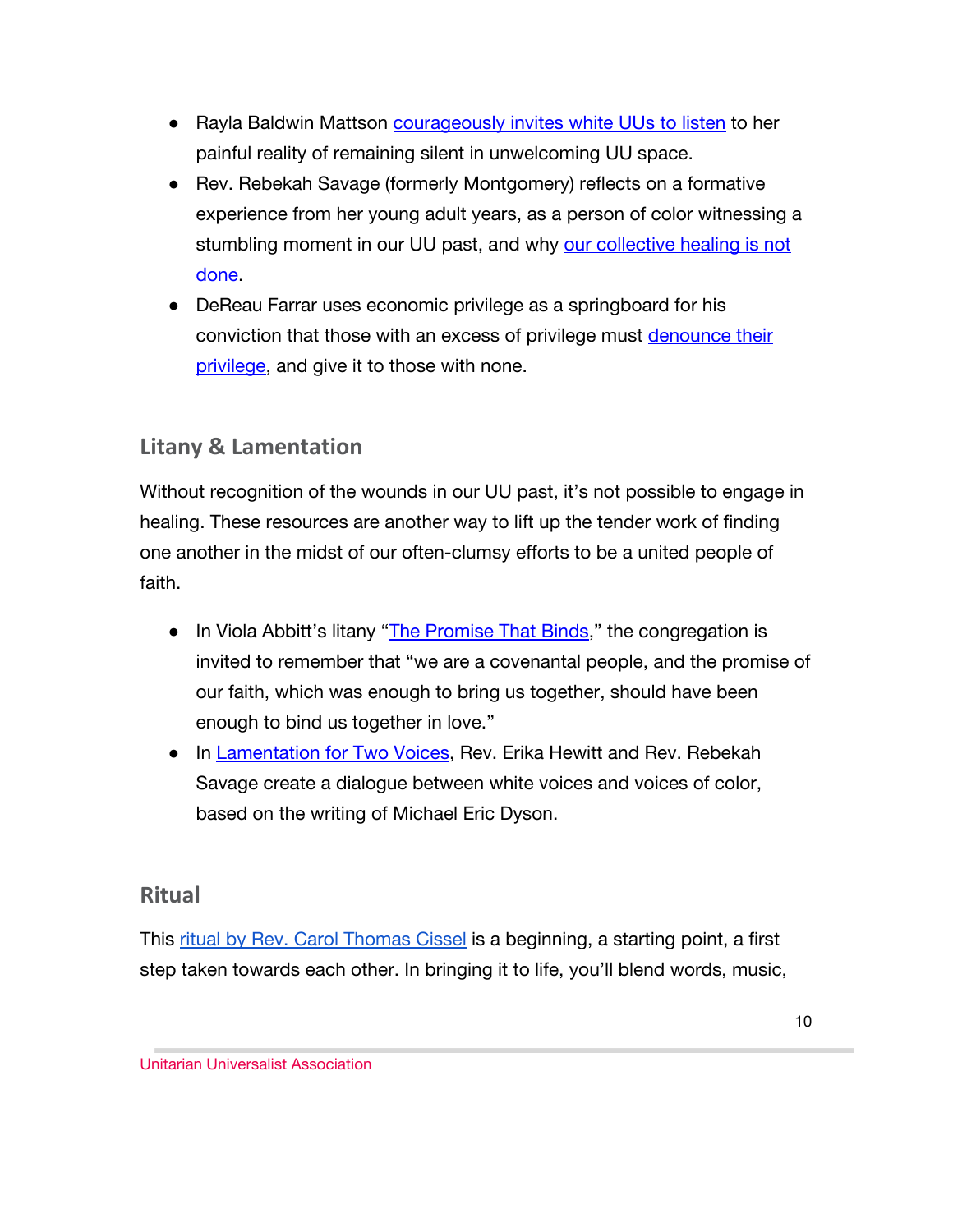and movement while embracing the power of elements taken from the natural world.

Our ritual creates an opportunity for our congregations and communities to *Lament* what we have lost, *Petition* for a way forward, look inward and *Confess* our hopes and fears, and then set I*ntentions* which honor the past, but lean strongly into the future.

*Note: if done thoughtfully, and depending on the number of people in worship (and your worship space), this ritual could easily take over ten minutes.*

# **Call to the Offering**

The Promise and the Practice of Our Faith isn't just a looking back and a turning moment before moving forward in a new way; it's also a call to extraordinary generosity: the sharing of congregational "treasure" to support Black Lives of UU (or BLUU). We recommend that the offering be gathered, and this challenge presented, near the end of your worship service.

You may want to invite the offering by showing the video [appeal](https://uuacdn.s3.amazonaws.com/videos/bluu-funding-appeal.mp4) made by UUA President Rev. Susan Frederick-Gray and Lena Gardner, Executive Director of Black Lives of UU.

If you can't show the video, you can adapt its [transcript](https://www.uua.org/worship/words/offering/promise-and-practice-invitation-offering) to suit the needs of your congregation.

Please make use of our [individual](https://www.uua.org/files/bluu-promise-practicepledge-formindividualpdf-1) and [congregational](https://www.uua.org/files/bluu-promise-practicepledge-formcongregationpdf) pledge forms.